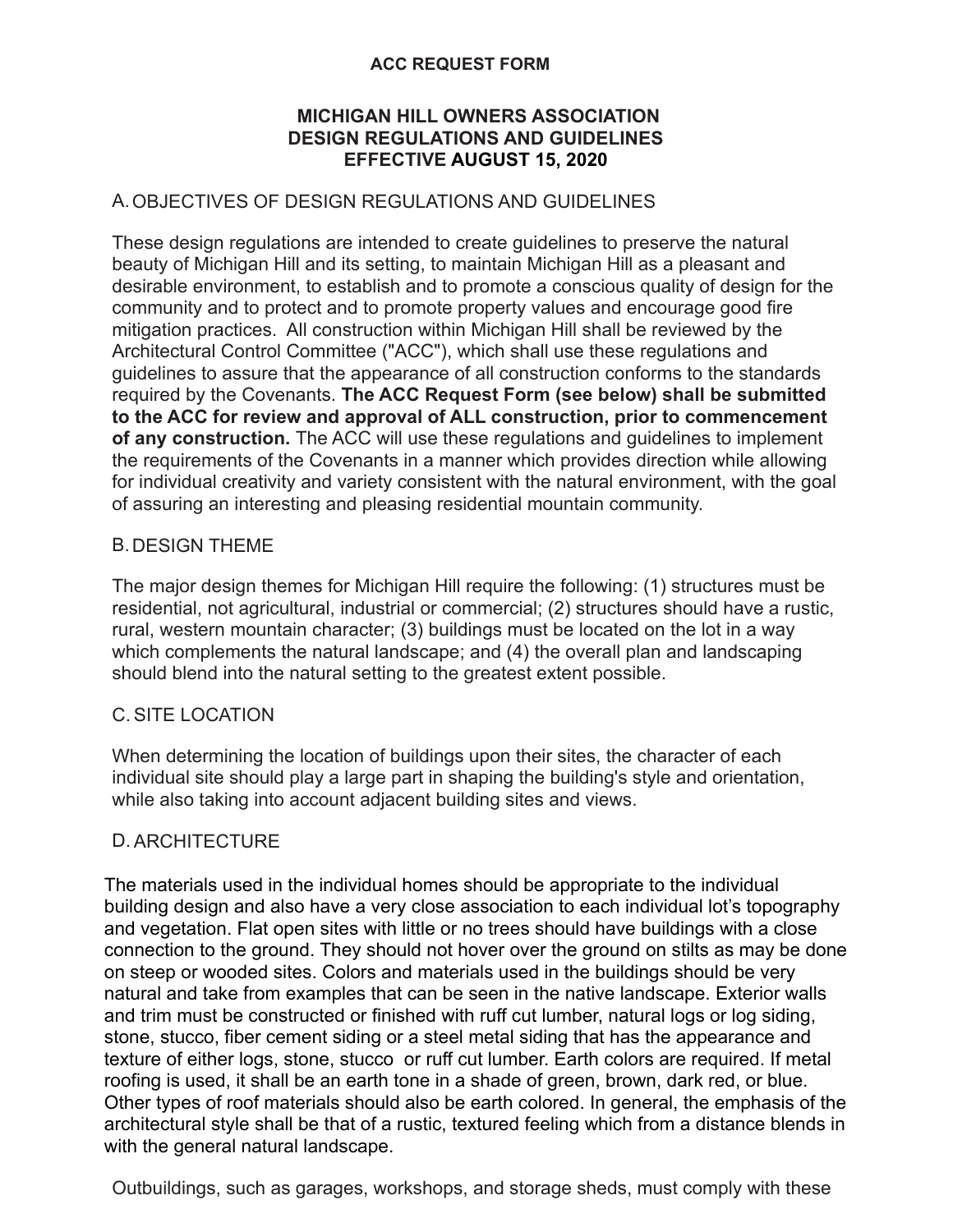same standards and must be proportionate in size to the size of the residence. Exceptions in regards to the exterior materials used may be made by the ACC to allow home owners to use materials that match the exterior of a previously constructed and ACC approved house, Any building not designed to withstand the snow and wind loads recommended by Park County are not allowed.

# E.LANDSCAPING AND DRIVEWAYS

Landscaping is another important consideration when building upon the lots of Michigan Hill. The general philosophy should be to try to maintain the natural topography of the land and native vegetation as much as possible. When grading for roads and driveways, the slope of the land should be an important factor in determining their layout. Roads should run perpendicular to the direction of the slope as much as possible to limit erosion on steep hills which are hard to maneuver in bad weather. Roads which curve around natural elements are more pleasing and are also not as noticeable.

Fences are an important landscape element. Perimeter or boundary fences enclosing entire lots are not allowed. Fences for household pet enclosures and fences to mark driveways are allowed. Allowed fences shall be constructed of natural materials such as wood and should have a rustic western mountain flavor. In addition, household pet enclosures may use wire as needed to contain the pet(s), but the use of wire should be as minimal as possible. Split-rail or buck-rail logs are examples of acceptable materials for allowed fences. Stockade fences and fences built of steel T posts and wire are not allowed. Fences should be placed in a manner which minimizes interference with the free access of wildlife across the Hill.

When clearing the land for drives and structures, owners are encouraged to comply with current fire mitigation techniques and practices. Any new vegetation which may be planted must be capable of sustaining life without irrigation. State law precludes the use of well-water for outside irrigation. Violations of these laws can impact and endanger the validity of all well permits on the Hill.

# F. ALTERNATIVE ENERGY SOURCES

Structures designed to provide alternative energy sources must also be approved by the ACC. All such structures must be sized appropriately and located in an inconspicuous place considering the individual lot and the structures on it. However, the ACC shall not require restrictions that significantly increases the cost of the device, or significantly decreases its performance or efficiency. The ACC may, however, impose reasonable restrictions on the installation and use of wind-electric generators to reduce interference with the use and enjoyment by residents of property situated near wind-electric generators as a result of the sound associated with the wind-electric generators. Interference with the use and enjoyment of property by residents for the purpose of determining whether a restriction is reasonable shall be determined as a part of the architectural review process and shall include consideration of input by the individuals requesting approval from the owners to install a wind-electric generator. The alternative energy source must be owned by the land owner and may not be leased or owned by other persons, entities, or commercial entities. The ACC shall also be permitted to adopt bona fide safety requirements, required by an applicable building code or recognized electrical safety standard, for the protection of persons or property.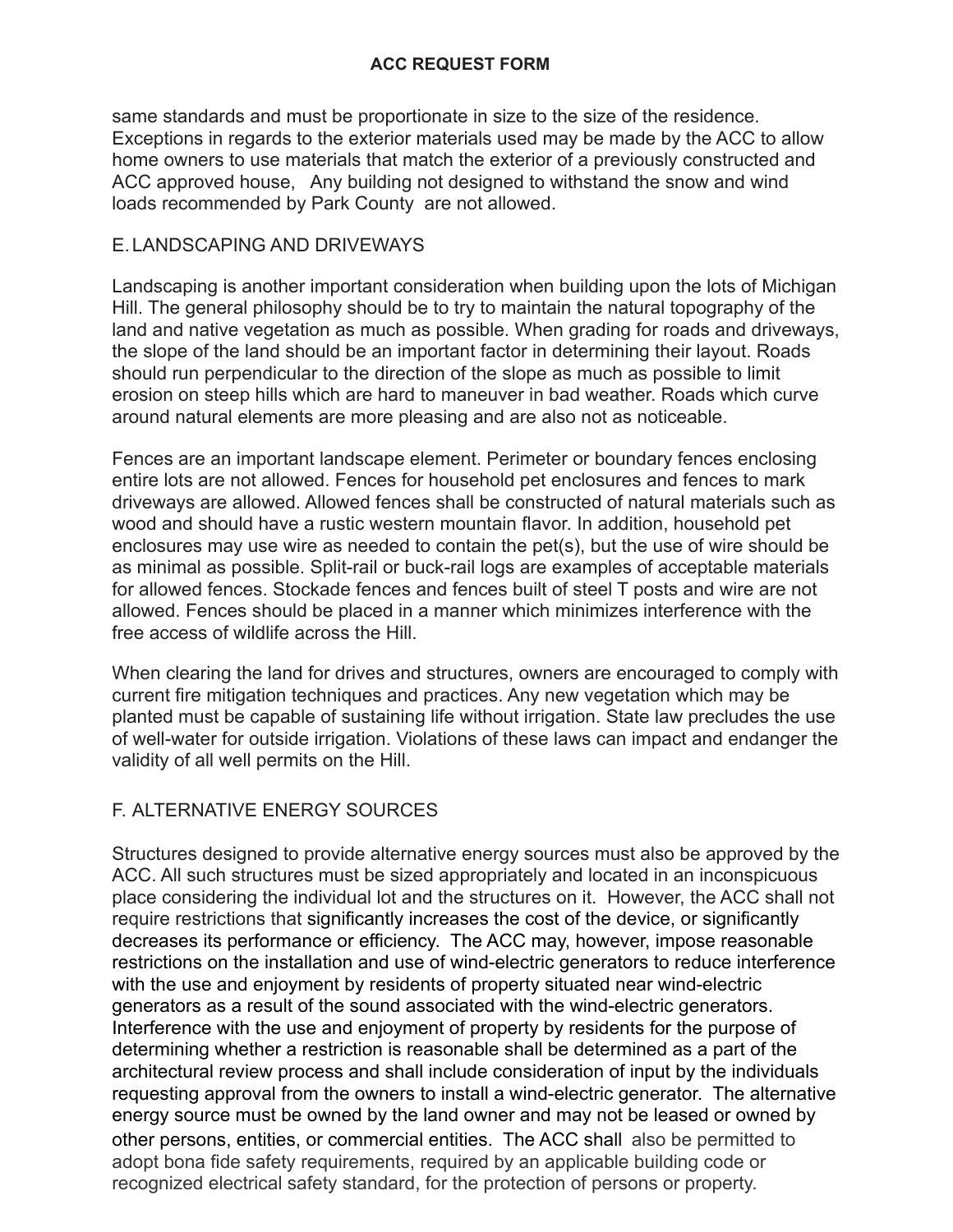# G. USE OF DESIGN REGULATIONS

Each individual building project upon Michigan Hill will have to be reviewed in the context of its own particular topography. The purpose of these design regulations is to provide general direction and clarification of the requirements set forth in the Declaration of Covenants.

When preparing a building application, owners must provide copies of building plans or drawings, adequate site plans, floor plans, and elevations. The application should also address the location of the building, important architectural features, landscaping, and alternative energy structures if any. The ACC and the Board have developed application forms which specify what is required. All applications must be submitted using the forms developed by the ACC and the Board.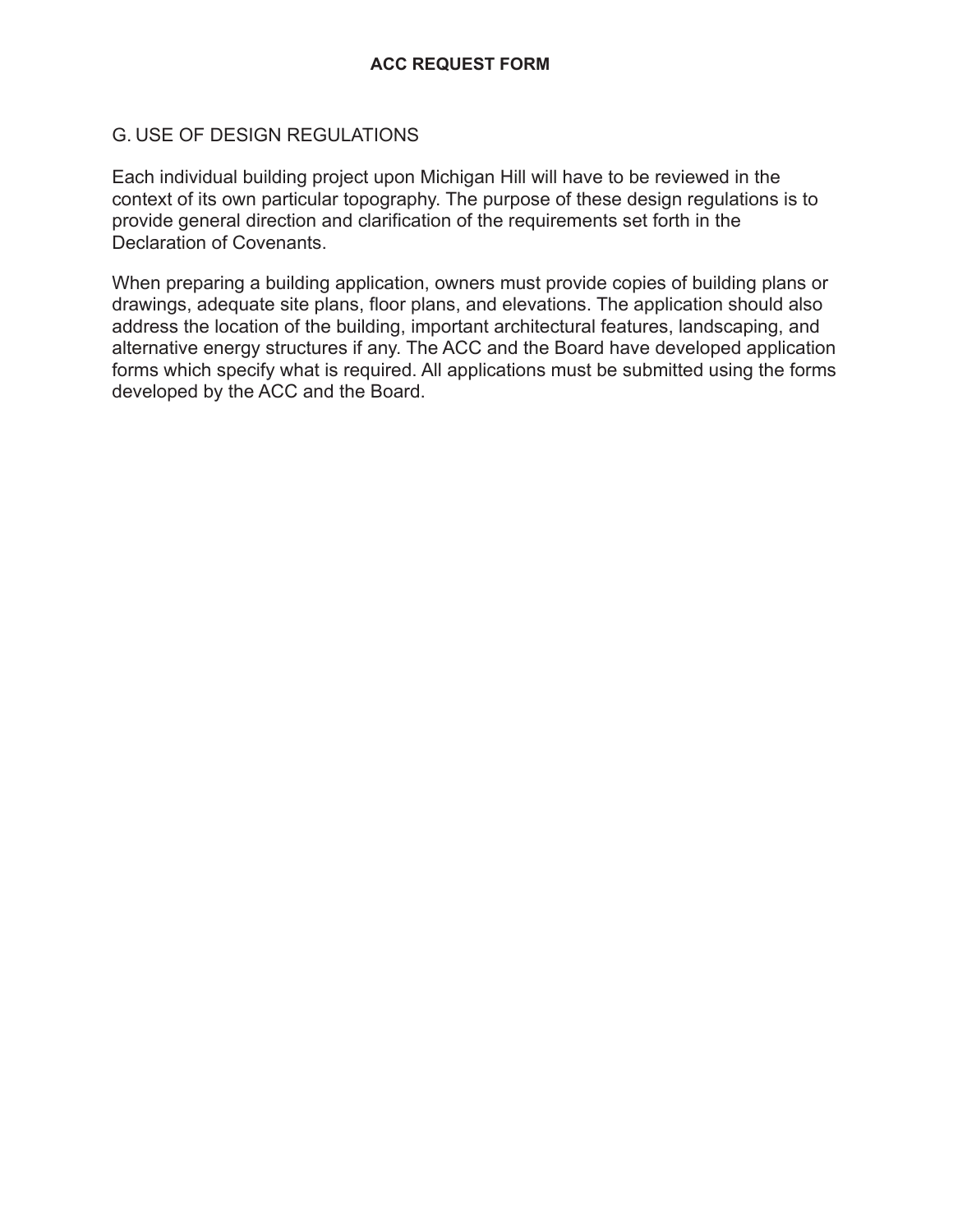#### **ACC REQUEST FORM**

# MICHIGAN HILL OWNERS' ASSOCIATION

# **Architectural Submittal Form**

| <b>FOR ACC USE ONLY</b>    |  |  |
|----------------------------|--|--|
| Date Mailed or Delivered / |  |  |
| Response Date (30 days) 1  |  |  |

| <b>Return to:</b><br><b>MHOA</b><br><b>ACC Committee</b><br>P.O. Box 123 Jefferson, CO 80456 |                                        |
|----------------------------------------------------------------------------------------------|----------------------------------------|
|                                                                                              | Home Phone___________________          |
|                                                                                              | Business Phone _______________         |
|                                                                                              | _Filing #_______________Lot___________ |
|                                                                                              |                                        |
| M. ail Address                                                                               |                                        |

In accordance with the Michigan Hill Owners= Association Covenants, we are submitting to you for review the following: (Check appropriate boxes):

- 1. Describe and/or indicate type of proposed project: (Check applicable statements below)
	- House construction provide copies of plans, sketch showing location on Lot, specify dimensions including height, colors and materials.
	- Garage, shed or outbuilding construction provide copies of plans, sketch showing location on Lot, specify dimensions including height, colors and materials.
	- Decks indicate raised desks, materials used and colors, location of any equipment with screening details, height of decks, etc.
	- Fence construction/modifications specify purpose, materials, and provide location sketch showing fenced area to scale on the lot.

**Other**